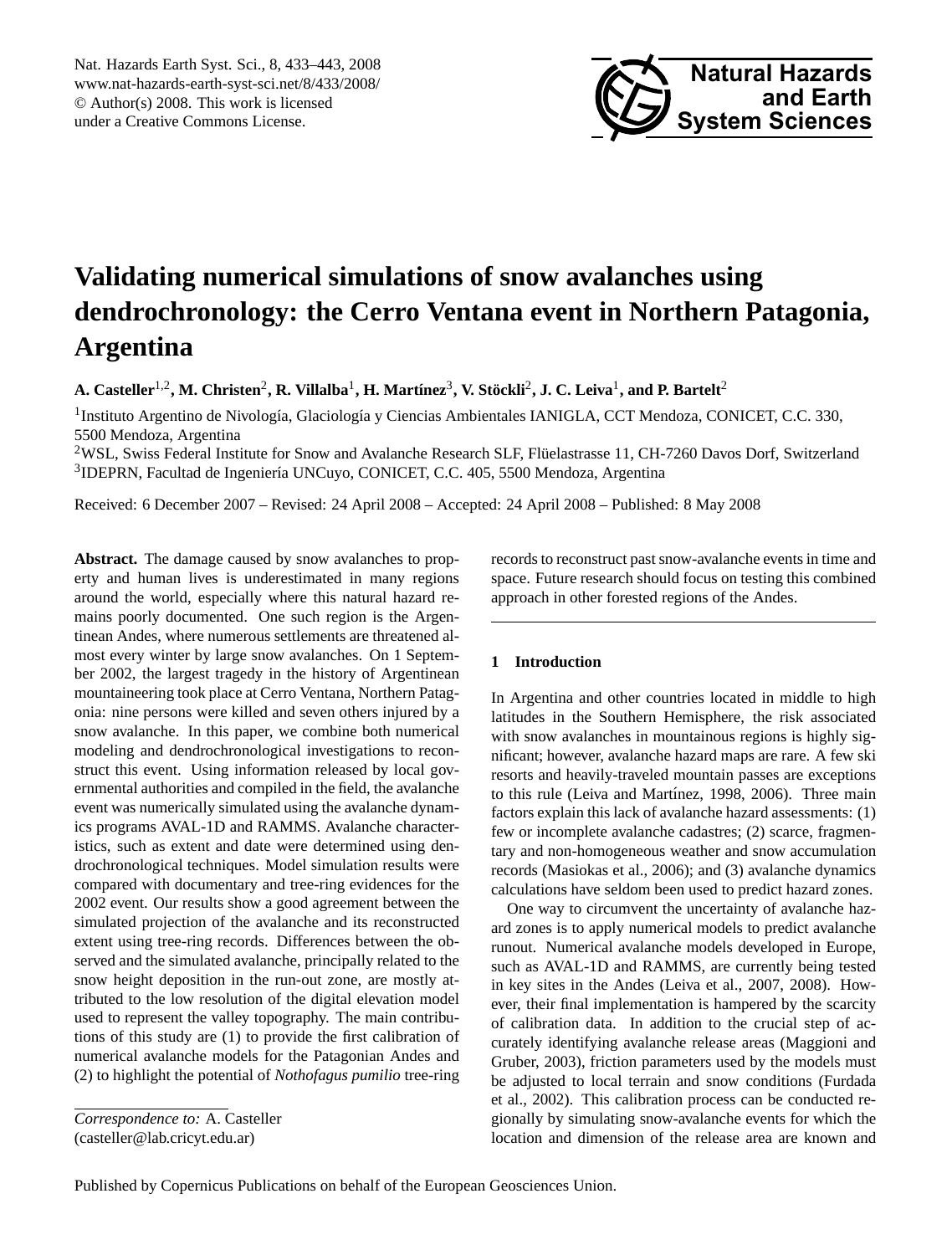

**Fig. 1.** Three dimensional satellite image of the study site at Cerro Ventana, in the vicinity of the city of San Carlos de Bariloche, Río Negro. The yellow arrow indicates the investigated avalanche track. Image source: Google Earth (permission request # 242431704).

the exact position of the run-out zone has been determined. However, this information is generally missing for the Andes. One possibility for overcoming this problem is to apply dendrochronological methods.

Dendrochronology is a powerful tool for reconstructing the past occurrence of natural hazards, such as snow avalanches (e.g. Burrows and Burrows, 1976; Carrara, 1979), debris flows (e.g. Hupp, 1984; Bollschweiler et al., 2007) and rockfall activity (e.g. Butler et al., 1986; Stoffel et al., 2005). Tree-ring based records of past avalanche activity extend in many cases for several centuries and have annual resolution. These dendrochronological archives are very useful for establishing avalanche chronologies in undocumented areas or to complement chronologies in areas with short or fragmentary records.

In this study we couple numerical models and dendrochronological analyses in order to reconstruct the avalanche event related to the largest tragedy in the history of Argentinean mountaineering: on 1 September 2002, nine people were killed and seven injured when a large snow avalanche released at Cerro Ventana, near the city of San Carlos de Bariloche. A detailed study of the event was conducted by local governmental authorities to identify the causes of the accident. As a result, an accurate determination of the location and size of the avalanche release area, the height of the snow removed at several points across the release area, and the length and width of the entire avalanche were documented. Daily records of temperature and precipitation, together with snow-profile data, were obtained from a nearby ski resort for the days immediately before and after the event. This information, which is required for running



**Fig. 2.** Mean monthly precipitation (1984–2001) and mean monthly temperature (1984–2000), measured in the city of San Carlos de Bariloche, 7.9 km northeast of the study area. Source: *Instituto Nacional de Tecnolog´ıa Agropecuaria*.

numerical avalanche simulations, is not available for most events recorded along the Andes.

In addition, the avalanche track is partly forested by *Nothofagus pumilio* trees, which allowed us to recover complementary spatial and temporal information regarding avalanche activity at the site based on different tree-ring indicators, including: (a) scars, (b) abrupt growth changes, (c) eccentricity variations in the wood and (d) tree mortality. Documentary and dendrochronological evidences were used in combination to adjust the friction coefficients applied in the numerical avalanche simulations, thus validating for the first time avalanche models in the Patagonian Andes. Moreover, the opportunity to test different sampling strategies and tree-ring indicators of *Nothofagus pumilio* in an avalanchedocumented site allowed us to prove the potential of this tree species for reconstructing past avalanche events.

#### **2 Study area**

The studied avalanche track is located on the southeastfacing slope of Cerro Ventana (also known as *Cerro de la Ventana*; 1910 m a.s.l.), 7.9 km southeast from the city of San Carlos de Bariloche, Río Negro, Argentina (Fig. 1). The site  $(41°12'36''S, 71°22'32''W)$  is 20 km west of the forest-steppe ecotone and 43 km east of the continental divide, which in this sector of the Andes is coincident with the border between Argentina and Chile.

Total annual precipitation (1984–2001) and mean annual temperature (1984–2000), both measured by the *Instituto Nacional de Tecnolog´ıa Agropecuaria* in San Carlos de Bariloche, are 801 mm and 8.5◦C, respectively (Fig. 2). Sixtytwo percent of the total precipitation occurs between May and August; at elevations above 1000–1100 m this precipitation typically occurs as snow.

*Austrocedrus chilensis* (D. Don) Pic. Sern. *et* Bizzarri is the dominant tree species at lower-elevations in the Cerro Ventana. Further up on the slopes, *Nothofagus antarctica* (G. Forster) Oerst. and particularly *Nothofagus pumilio* (Poepp. et Endl.) Krasser dominate. At the avalanche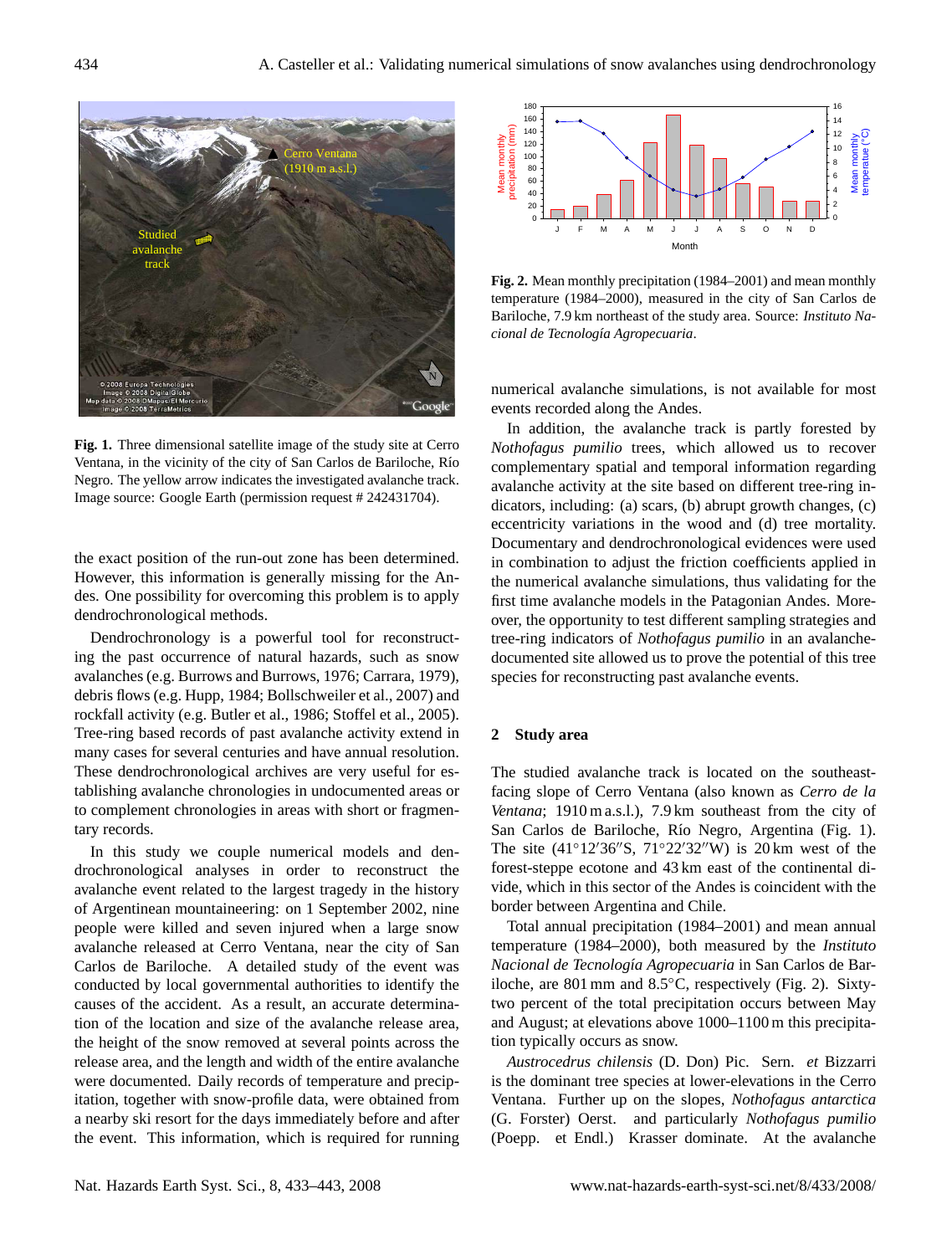run-out area and especially within the margins of the vegetated avalanche track, *N. pumilio* becomes the dominant or even exclusive tree species. The treeline at Cerro Ventana is located at approximately 1800 m. According to Holtmeier (1973) and Norton and Schönenberger (1984), *Nothofagus* trees exists close to treeline in a small, stunted, krummholz-type form.

Concerning the geology, the Cerro Ventana corresponds structurally to an Oligocene folding (Paleogene period, Cenozoic), where the Ventana formation outcrops. This formation is composed of lavas and andesitic, rhyolitic and basaltic pyroclastic rocks. Marine and continental conglomerates and sandstones containing invertebrate and plant fossils are also present in the local stratigraphy.

The avalanche track at the release area has a slope angle of 39.7◦ , which is well-within the 28◦–50◦ slope-angle range that defines a potential avalanche release zone (Perla and Martinelli, 1978; Salm, 1982). The mean slope angles measured along the avalanche track and at the run-out zone are 23◦ and 19◦ , respectively. Another small release area, which flows into the same corridor, is located to the east of our zone (Fig. 3). However, as no historical records exist for past avalanches in this area, our research focuses on the westernmost release zone. The tragic 2002 avalanche released 120 m below the summit of Cerro Ventana. According to an evaluation committee composed of local governmental authorities and several avalanche experts (Bustos et al., 2003), the avalanche was triggered by overburden on a wet slab of snow. The avalanche incorporated the hikers in the flow and transported them approximately 450 m into a narrow corridor. Field observations provided by members of the rescue team indicated that the amount of snow deposited in the runout zone of the avalanche reached 7 m.

The climatic conditions of the days preceding the 2002 avalanche are crucial for understanding the causes of the event. First, precipitation in the form of rain occurred at high altitudes (i.e. above 2000 m) two days before the accident. Second, air temperatures measured at the elevation of the release area remained above 0◦C during 50 consecutive hours prior to the accident. Together, these factors resulted in a highly unstable snow pack. Snow profiles conducted at 1600 m (31 August) and 1980 m (5 September) at the Cerro Catedral ski resort indicate the presence of a weak snow layer 40 cm below the surface and a crust within the first few centimeters of the surface, further confirming the instability of the snow pack prior to the event.

# **3 Material and methods**

#### 3.1 Dendrochronological sampling procedures

To test the utility of *N. pumilio* for reconstructing the 2002 Cerro Ventana event we sampled seven trees exhibiting clear evidence of past avalanche disturbance, such as broken



**Fig. 3.** Photographs of the studied avalanche track taken **(a)** in September 2002 a few days after the event and **(b)** in November 2005, when most of the dendroecological sampling was carried out. In photograph a) the area affected by the studied avalanche has been demarcated. To the left-hand side in the same image, another avalanche released spontaneously almost at the same time as the main avalanche, but did not reach the channeled sector of the track.

branches and scarred trunks, in March 2004. We revisited the site in November 2005 and sampled 32 additional trees located in several sectors of the avalanche track using two different sampling strategies. First, we sampled trees with clear external evidence of past avalanches along the track ("selective sampling"), which allowed us to capture as much dendrochronological information as possible about recent and past avalanche events (Table 1). Second, we sampled all trees, regardless of their condition, in a rectangular plot perpendicular to the run-out zone of the 2002 event ("plot sampling"), which permitted us to determine both the proportion of trees growing in a particular area containing evidence of past events and the variation in damage intensity along the sampling plot. We did not sample trees above the run-out area of the 2002 event as we only found very young trees, most of which were distant from the avalanche track. The sampling sectors included the track and borders of the 2002 event (at the altitude of the run-out area), a section of the valley below the 2002 event run-out area, and a control area approximately 150 m east of the avalanche track (Table 1). The control area has an aspect, altitude and steepness similar to that of the run-out zone of the avalanche, but exhibits no signs of disturbance. A diagram of the avalanche track, including the accumulation (or release), transition and run-out zones, is provided in Fig. 4.

#### 3.2 Dendrochronological analyses

All samples were prepared following standard dendrochronological techniques (Stokes and Smiley, 1968). With the exception of the increment cores taken from the control area, cross sections were collected along the track as they provide a more accurate and complete record of past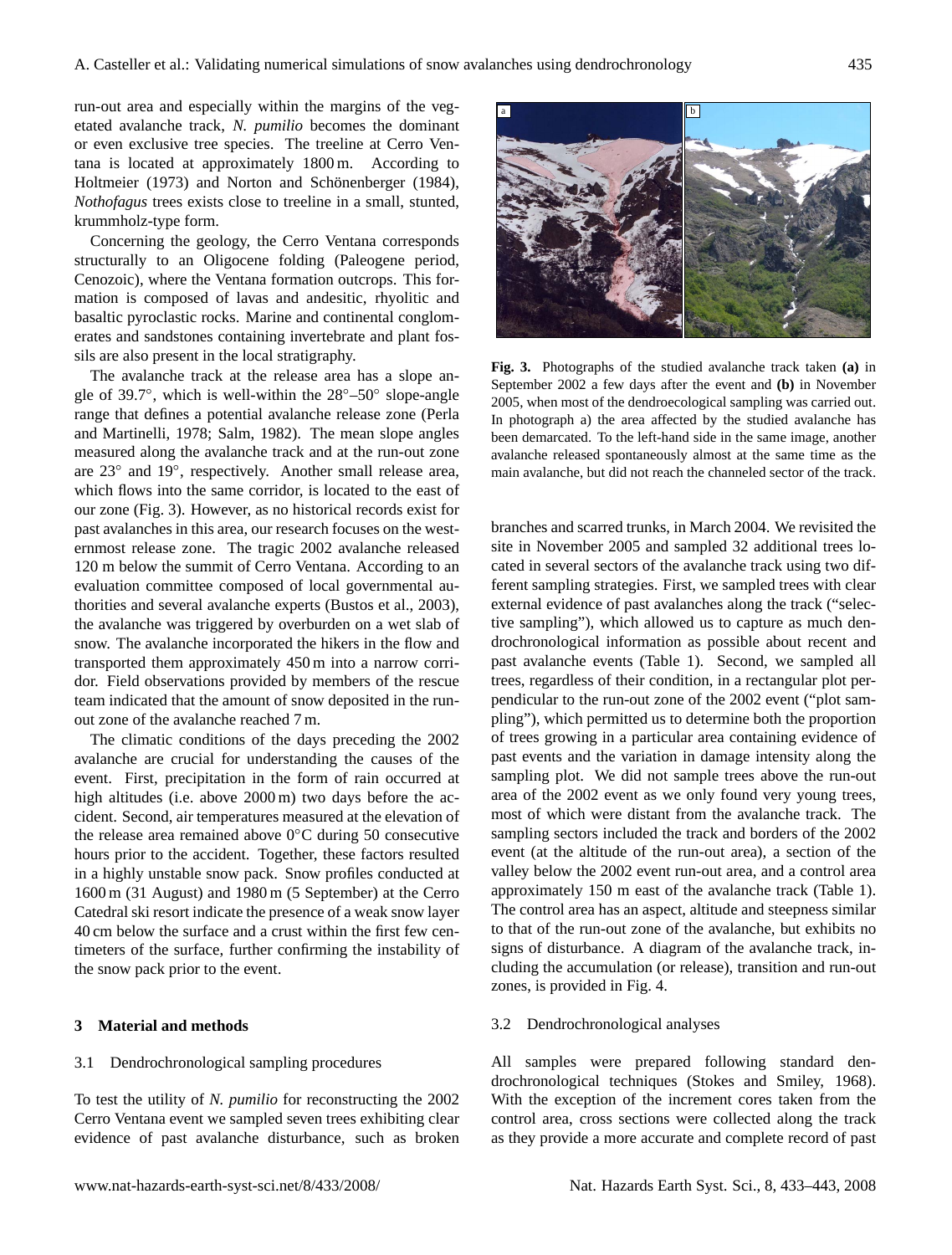**Table 1.** *Nothofagus pumilio* trees sampled at Cerro Ventana. Two sampling designs were used: "selective sampling" and "plot sampling", and both designs included sectors of the track and borders of the avalanche. A control area located approximately 150 m east of the avalanche track, which has an aspect, altitude and steepness similar to that of the studied avalanche track was also studied.

| Sampling design    | Sector  | Number of trees sampled | Dead trees Cross sections | Increment cores |
|--------------------|---------|-------------------------|---------------------------|-----------------|
| Selective sampling | track   |                         |                           |                 |
|                    | border  |                         |                           |                 |
| Plot sampling      | track   | 18                      |                           |                 |
|                    | border  |                         |                           |                 |
|                    | control |                         |                           | 22              |
| Total              |         | 50                      |                           | າາ              |



**Fig. 4.** Scheme of the studied avalanche track at Cerro Ventana. The contour line of the avalanche was established from a 2-D digitalization of the affected area, as documented in a photograph taken one day after the event (Fig. 3a). The sampling procedure was conducted in the run-out zone of the 2002 event and in a section of the valley downslope. Two sampling designs were used: "selective sampling" and "plot sampling".

avalanche events (Carrara, 1979; Casteller et al., 2007). Samples were dated following Schulman's (1956) convention for the Southern Hemisphere, assigning to each tree ring the year in which radial growth started. On each cross section, a total of four radii were measured: one in the upslope direction, one in the downslope direction and two opposite radii perpendicular to the slope. Tree-ring widths were measured to the nearest 0.01 mm. Individual tree-ring series were crossdated against a master chronology developed from trees in the control area. To detect dating errors (i.e. missing or false rings) the cross-dating quality was evaluated using the program COFECHA (Holmes, 1983) and the graphical function of the program TSAP-Win (Rinn, 1996). The master treering chronology from the control sector was developed using the program ARSTAN (Cook, 1985).

For each cross-dated sample we assessed: (1) the years for exposed and hidden (i.e. overgrown by the stem) scar formations (e.g. Mears, 1975; Dubé et al., 2004), (2) abrupt growth changes (e.g. Butler, 1985; Rayback, 1998) and (3) changes in eccentricity (e.g. Schweingruber, 1996; Casteller et al., 2007). We calculated abrupt growth changes with the program IMPACT (Grissino-Mayer et al., 1997), which uses tree-ring measurement series to compare mean growth before and after a disturbance. We selected a time span starting three years before and ending two years after the event. The changes in radial tree growth that we used as thresholds to define positive and negative abrupt growth changes were 200% and 30%, respectively. Changes in eccentricity were calculated using the annual eccentricity index (Iex; Schweingruber, 1996), using a threshold of 100% to define significant values.

 $Iex =$ tree − ring widths upslope side tree − ring widths downslope side

3.3 Avalanche simulations

We used the numerical avalanche dynamics models AVAL-1D (Bartelt et al., 1999; Christen et al., 2002) and RAMMS (Christen et al., 2005; Christen et al., 2007; Gruber and Bartelt, 2007) to simulate the 2002 Cerro Ventana avalanche event. AVAL-1D is a one-dimensional, well-calibrated, and state-of-the-art tool in avalanche hazard mapping that tracks the motion of an avalanche from initiation to runout. The track profile and the flow width must be specified. RAMMS (Rapid Mass Movements) is a two-dimensional model that simulates avalanche motion in complex three-dimensional terrain. Unlike AVAL-1D, the flow width in RAMMS is not specified, but determined by the model. Therefore, it is especially valuable in non-canalized terrain, where the predefinition of the flow width is difficult to determine. In order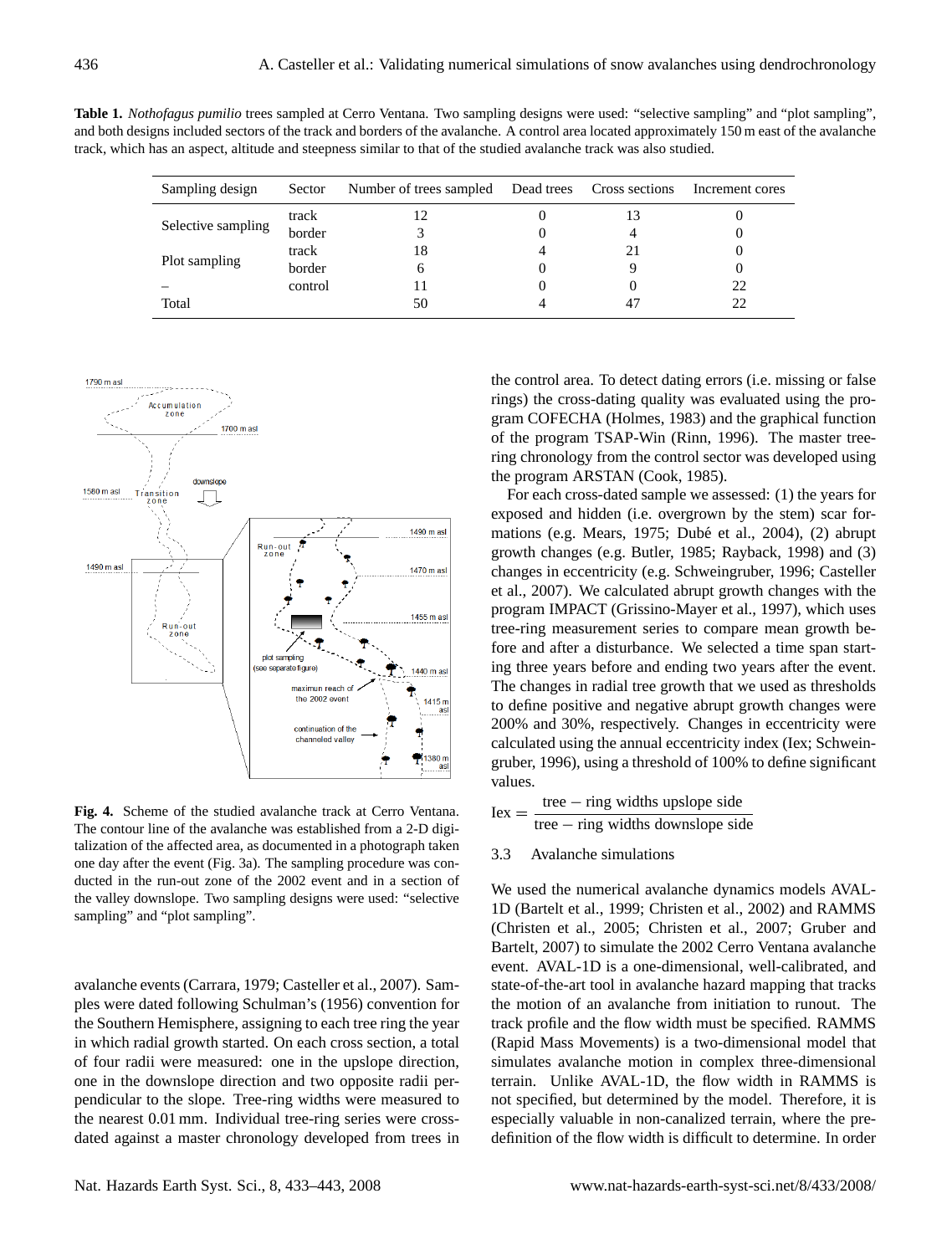

**Fig. 5.** Detail of the run-out zone of the 2002 avalanche event and a section of the valley downslope (see Fig. 4), in which the spatial distribution of the sampled trees is shown. Figure **(a)** indicates for each tree the years with scars and eccentricity variations (the latter underlined), whereas figure **(b)** shows the years with positive and negative (the latter indicated with a minus sign) abrupt growth changes.

**Table 2.** Changes in radial growth for selected trees in the track and borders of the sampling plot. The calculations were done with the program IMPACT using time spans starting three years before and ending two years after the 2002 event. The orientation of each analyzed radius in relation to the slope is indicated.

| Plot sector | Sample code | Growth variation (%) | Radius orientation | <b>Observations</b> |
|-------------|-------------|----------------------|--------------------|---------------------|
| Border      | ve01        | 37,7                 | Downslope          | branch              |
| Track       | ve07        | 464,7                | Side               |                     |
|             | ve08        | 529,8                | Side               |                     |
|             | ve11        | 633.9                | Side               | branch              |
|             | ve12        | 461,6                | Upslope            |                     |
|             | ve13        | 380,1                | Side               |                     |
|             | ve17        | 14.9                 | Side               |                     |
|             | ve20        | 445,8                | Side               |                     |
| Border      | ve21        | 469,1                | Side               |                     |
|             | ve22        | 95,7                 | Side               |                     |
|             | ve22b       | 444.6                | Side               |                     |

to take advantage of the strengths of both numerical models (one-dimensional and two-dimensional), we simulated the Cerro Ventana event using both AVAL-1D and RAMMS.

AVAL-1D predicts run-out distances, flow velocities and impact pressures of both flowing and powder snow avalanches at every point of a specified avalanche track. The flowing avalanche model solves a system of differential equations, describing the depth-averaged conservation of mass and momentum equations using an upwinded finite difference scheme (Sartoris and Bartelt, 2000). The flow rheology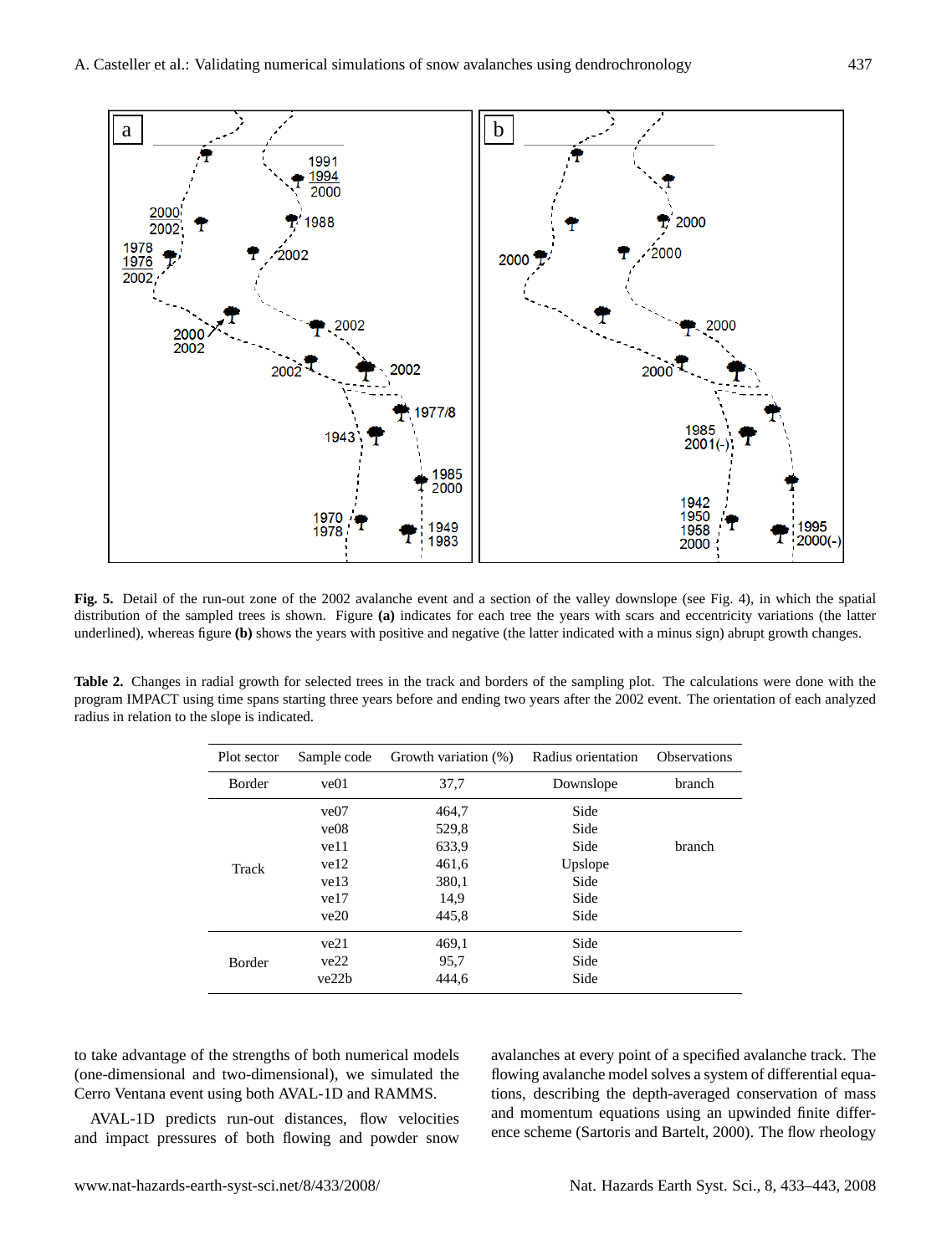

**Fig. 6.** Spatial distribution of the trees sampled in the plot (see Fig. 4). Figure **(a)** shows the years with scars and eccentricity variations (the latter underlined), whereas figure **(b)** indicates the years with positive and negative (the latter indicated with a minus sign) abrupt growth changes for each tree. The symbols for the trees are proportional to the diameter of the trunks at their base.

is a hydraulics-based model and divides avalanche frictional resistance into a dry Coulomb-type friction  $\mu$  and a viscous resistance  $\xi$ , which varies with the square of the flow velocity. The model has been adjusted using forest parameters identified by Bartelt and Stöckli (2001), who showed how the dry Coulomb and viscous friction varied as a function of avalanche size and forest interaction mechanisms (branch bending, trunk fracture and tree uprooting). Required input parameters for AVAL-1D are: (1) distance-altitude  $(x - y)$ profile of the avalanche path, (2) avalanche width along the path, (3) release area and release height, and (4) friction parameters. The area and mean altitude values of the release area were  $17100 \text{ m}^2$  and  $1715 \text{ m a.s.}$ l., respectively, and the observed snow height was 0.6 m. The width of the avalanche was estimated from site observations. The friction parameters  $\mu$  and  $\xi$  were chosen according to the Swiss Guidelines (Salm et al., 1990) for wet snow avalanches, but then modified to account for forest interaction. The software package RAMMS combines three-dimensional process modules for snow avalanches, debris flows and rockfalls with protection and visualization modules. Because the system is linked to a GIS environment, RAMMS is a powerful tool for hazard mitigation studies in mountainous regions that are affected by gravity driven, rapid mass movements. The avalanche module predicts avalanche run-out distances, flow velocities and impact pressures in general three-dimensional terrain using a finite volume scheme to solve the shallow water equations. Required input parameters for RAMMS are: (1) a digital elevation model (DEM), (2) information about size, location and snow height of the release area, (3) friction parameters, and (4) a geo-referenced map or aerial photo to overlay the DEM. The simulations with RAMMS were based on a 30 m digital terrain model generated from ASTER satellite data. An accurate estimation of the size and location of the avalanche release area, which is critical for a good simulation, was achieved by (1) interpreting photographs taken a few days after the September 2002 event, and (2) from DEM and satellite images interpretations. A polygon shape file of the release area was created using GIS software. The same value of 0.6 m was used as release height. Different friction parameter combinations were analyzed to find a best fit for the Cerro Ventana event.

## **4 Results**

- 4.1 Dendrochronological approach
- 4.1.1 Selective sampling of avalanche-impacted trees along the track

We found tree-ring evidence of the 2002 Cerro Ventana event on seven out of the ten trees sampled along the run-out zone of the avalanche (Fig. 5). In all cases, the evidence was in the form of scars; we did not observe eccentricity variations or abrupt growth changes (AGC) in these trees related to the 2002 event. As was expected, no dendrochronological evidence of the 2002 event was recorded below its lower altitudinal limit of 1440 m (Fig. 4). Tree-ring evidences considering all fifteen sampled trees along the track suggest the occurrence of avalanches prior to year 2002. In particular, clear signs of avalanche disturbance were recorded for the year 2000 consisting of three scars, a marked change in eccentricity and seven AGC (both positive and negative; Fig. 5). Other years with less frequent avalanche indicators are 1943, 1949, 1978, 1985 and 1991. The trees recording avalanche activities during these years are distributed at altitudinal levels ranging from 1380 m to 1490 m a.s.l. (Fig. 4).

# 4.1.2 Plot sampling perpendicular to the avalanche track

Tree-ring evidences of the 2002 avalanche event were recorded in nineteen out of the twenty-four sampled trees: seven trees had scars and thirteen exhibited positive AGC.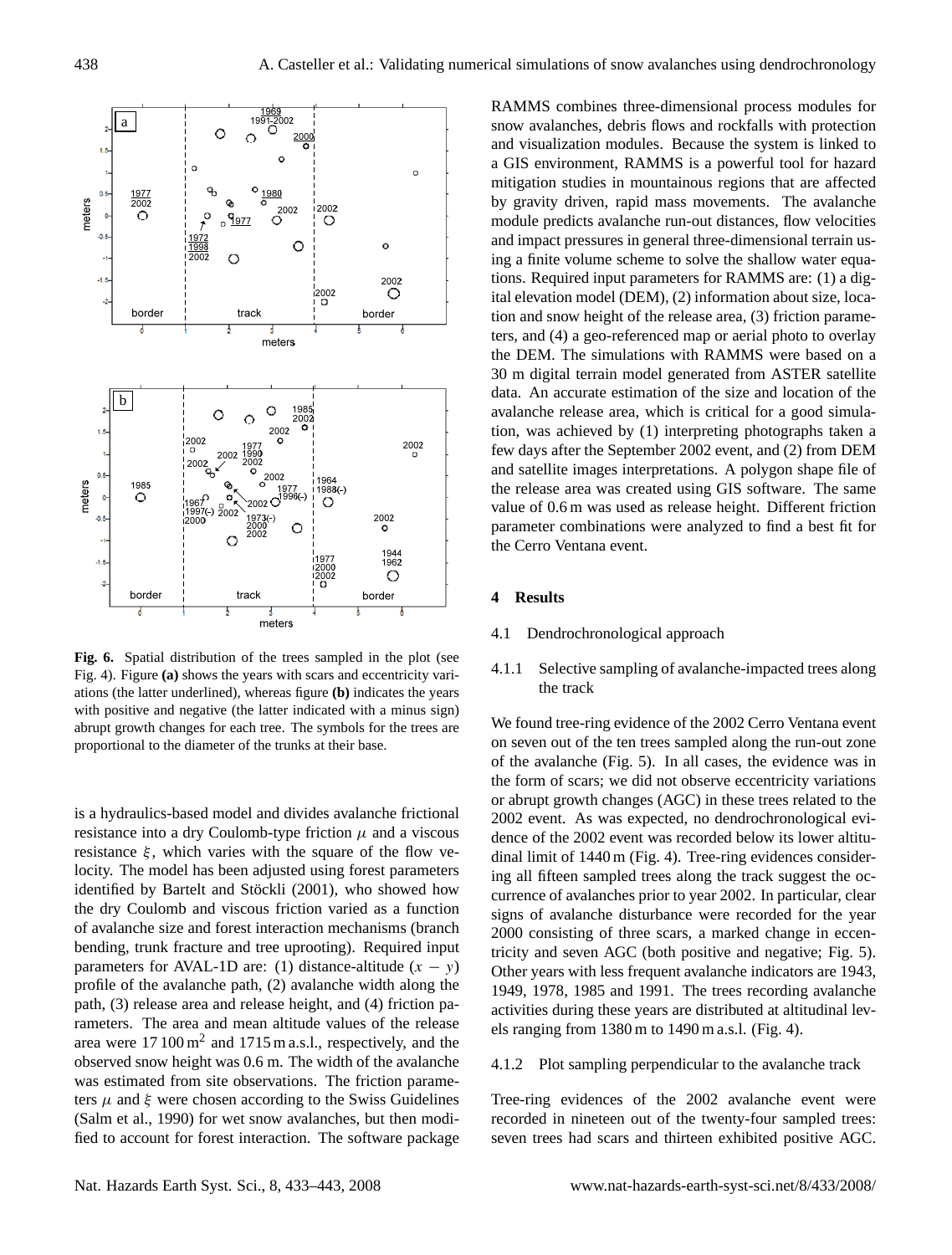

**Fig. 7. (a)** Cross section of *N. pumilio* showing evidence of the 2002 avalanche event. Four radii were measured: r1 is oriented upslope, r3 is oriented downslope, and r2 and r4 are oriented to each side. In figure **(b)** the ring widths of the four radii are displayed. The last year of undisturbed growth is 2001 (dotted line). The scar occurring in 2002 caused a growth termination on r1 and subsequent abrupt growth changes on the rest of the radii.

**Table 3.** Input parameters and results of the AVAL-1D simulations. The observed values of the 2002 event are provided at the base of the table for comparison.

| Simulation      | Release height (m),<br>$\mu$ and $\xi$ (ms <sup>-2</sup> ) | Max height<br>(m) | Max velocity<br>$\rm (ms^{-1})$ | Stopping altitude<br>(m a.s.l.) | Mass above<br>1440 m a.s.l. $(\%)$ |
|-----------------|------------------------------------------------------------|-------------------|---------------------------------|---------------------------------|------------------------------------|
|                 | 0.6/0.42/400                                               | 3.20              | 9.45                            | 1436                            | 87                                 |
| 2               | 0.6/0.42/700                                               | 2.95              | 12.40                           | 1420                            | 75                                 |
| 3               | 0.6/0.42/1000                                              | 2.50              | 14.70                           | 1407                            | 64                                 |
| $\overline{4}$  | 0.6/0.44/400                                               | 3.35              | 9.20                            | 1443                            | 93                                 |
| 5               | 0.6/0.44/700                                               | 3.15              | 12.10                           | 1427                            | 85                                 |
| 6               | 0.6/0.44/1000                                              | 2.80              | 14.35                           | 1419                            | 75                                 |
| 7               | 0.6/0.47/400                                               | 3.30              | 8.90                            | 1451                            | 96                                 |
| 8               | 0.6/0.47/700                                               | 3.20              | 11.65                           | 1440                            | 92                                 |
| 9               | 0.6/0.47/1000                                              | 3.00              | 13.80                           | 1432                            | 87                                 |
| 10              | 1.85/0.47/700                                              | 6.40              | 18.40                           | 1395                            | 65                                 |
| 11              | 1.85/0.47/400                                              | 6.15              | 14.50                           | 1415                            | 79                                 |
| Observed values | Release height 0.6 m                                       | 7.0               |                                 | 1440                            | 100                                |

One individual exhibited both types of disturbance (Fig. 6). Variations in eccentricity related to the 2002 event were not observed. Four of the five trees that did not exhibit any of the above-mentioned tree-ring indicators died in 2002 (Table 1).

In relation to the spatial distribution of evidences in the plot, scars were recorded in both the track and borders (Fig. 6a), whereas AGC were more common in the track as compared to the borders (Fig. 6b). Eccentricity variations, scars and AGC suggesting previous avalanche events are concentrated in the years 1977, 1985, 1991 and 2000.

Changes in radial growth following the 2002 event varied considerably both among trees as well as within radii of individual trees. Some radii reached positive AGC of over 600%, whereas others had values below 15% (Table 2). As observed in Fig. 7, the growth termination of the radius oriented upslope due to a scar in 2002 hinders the evaluation of changes in stem eccentricity associated with this event. However, marked changes in radial growth on the radii not affected by the scar make AGC more conspicuous.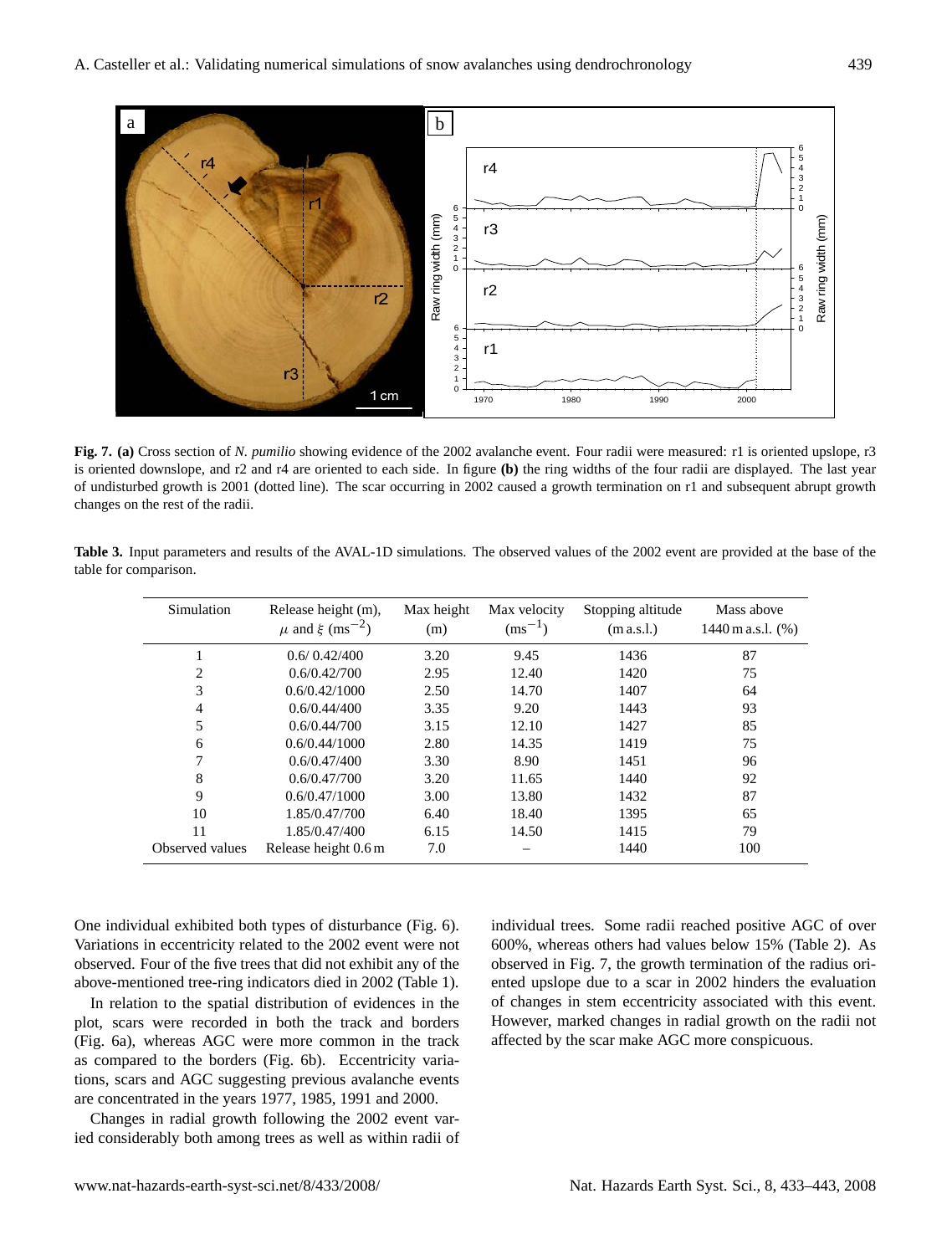

**Fig. 8.** Numerical simulations carried out with the program AVAL-1D for the 2002 Cerro Ventana event. Maximal flow heights and runouts for simulations 7, 8 and 11 are shown. The red arrow depicts the runout distance of the observed event.



**Fig. 9.** Cerro Ventana topography displayed in RAMMS showing the maximum flow height of simulation 3. A coloured contour line image is mapped over the surface. The red arrow shows the runout distance of the observed avalanche, which is coincident with the simulated value.

## 4.2 Avalanche simulations

# 4.2.1 AVAL-1D

The Cerro Ventana avalanche is estimated to have a release volume of slightly over  $10000 \,\mathrm{m}^3$ . In the simulations a fracture height of 0.6 m was employed, providing volumes similar to the observed ones (simulation volume  $10300 \,\mathrm{m}^3$ ). Several simulations with different friction parameter combinations were performed using this starting volume. Values of  $\mu$ =0.42, 0.44 and 0.47 were used for the dry friction coefficient; values of  $\xi$ =400, 700 and 1000 ms<sup>-2</sup> for the viscous friction coefficient (Table 3). These values are typical for small avalanches (volumes less than or equal to  $10000 \text{ m}^3$ )

such as the 2002 Cerro Ventana event. The track width at the run-out zone of the simulated event was 25 m, corresponding to the observations. The projected length of the simulated avalanches and their altitudinal difference between runout and release area were approximately 600 m and 350 m, respectively (Fig. 8). Both values agree well with those recorded for the documented event in 2002. Because no velocity observations are available, the simulation results were compared with the avalanche event by looking at the deposition heights and the runout distance.

Simulations 4, 7 and 8 took into account a release height of 0.6 m and yielded the best results in relation to the altitude where the avalanches stopped: 1443 m, 1451 m and 1440 m, respectively (Table 3). Velocities between 8.90 ms−<sup>1</sup> and 11.65 ms−<sup>1</sup> and flow heights between 3.20 m and 3.35 m were obtained for these simulations (Table 3). However, the deposition heights are considerably lower than the observed value of 7m. A rough estimation of the overrun area ( $\sim$ 35 000 m<sup>2</sup>) multiplied by a possible erodible snow height of 0.6 m resulted in an additional eroded volume of  $21000 \text{ m}^3$ . Simulations 10 and 11 were made with an increased release height of 1.85 m, taking snow erosion into account, resulting in a new total volume of  $31,300 \,\mathrm{m}^3$ (10 300+21 000). Friction parameter combinations of Simulations 7 and 8 were used in Simulations 10 and 11. The obtained deposition height of 6.15 m of Simulation 11, together with a runout altitude of 1415 m a.s.l. are very close to the observed deposition height of 7 m and the runout altitude of 1440 m a.s.l. (Fig. 8).

# 4.2.2 RAMMS

Four simulations were conducted using a release height of  $0.6 \text{ m}$  (release volume of  $10300 \text{ m}^3$ ) and the following friction coefficients: 1)  $\mu$ =0.47,  $\xi$ =1000 ms<sup>-2</sup>; 2)  $\mu$ =0.42,  $\xi = 1000 \text{ ms}^{-2}$ ; 3)  $\mu = 0.38$ ,  $\xi = 1000 \text{ ms}^{-2}$ ; and 4)  $\mu = 0.40$ ,  $\xi$ =700 ms<sup>-2</sup> (Fig. 10). The values for the dry friction coefficient  $\mu$  were chosen according to the AVAL-1D results. Since two-dimensional simulations usually lead to smaller calculated flow heights, the  $\xi$  parameter was slightly increased as compared to the values used in the AVAL-1D simulations. An erodible snow layer of 0.6 m was incorporated in Simulation 4, which resulted in an additional eroded snow volume of  $21000 \,\mathrm{m}^3$  and therefore in a total avalanche volume of  $31300 \text{ m}^3$  (see AVAL-1D Simulations 10 and 11 in Sect. 4.2.1).

The results show that the maximum simulated snow heights along the track vary from 1.95 m to 3.5 m, values considerably lower than the observed 7 m. The modelled deposition heights are too small because the flow widths are too large (Fig. 10). The run-out altitude given by the model for Simulation 3 (Fig. 9) is coincident with the observed value of 1440 m and varies 12 m upslope for Simulation 2, and 9 m downslope for Simulation 4. Simulated maximum velocities range from  $15.40 \text{ ms}^{-1}$  to  $17.85 \text{ ms}^{-1}$  (Fig. 10); no observed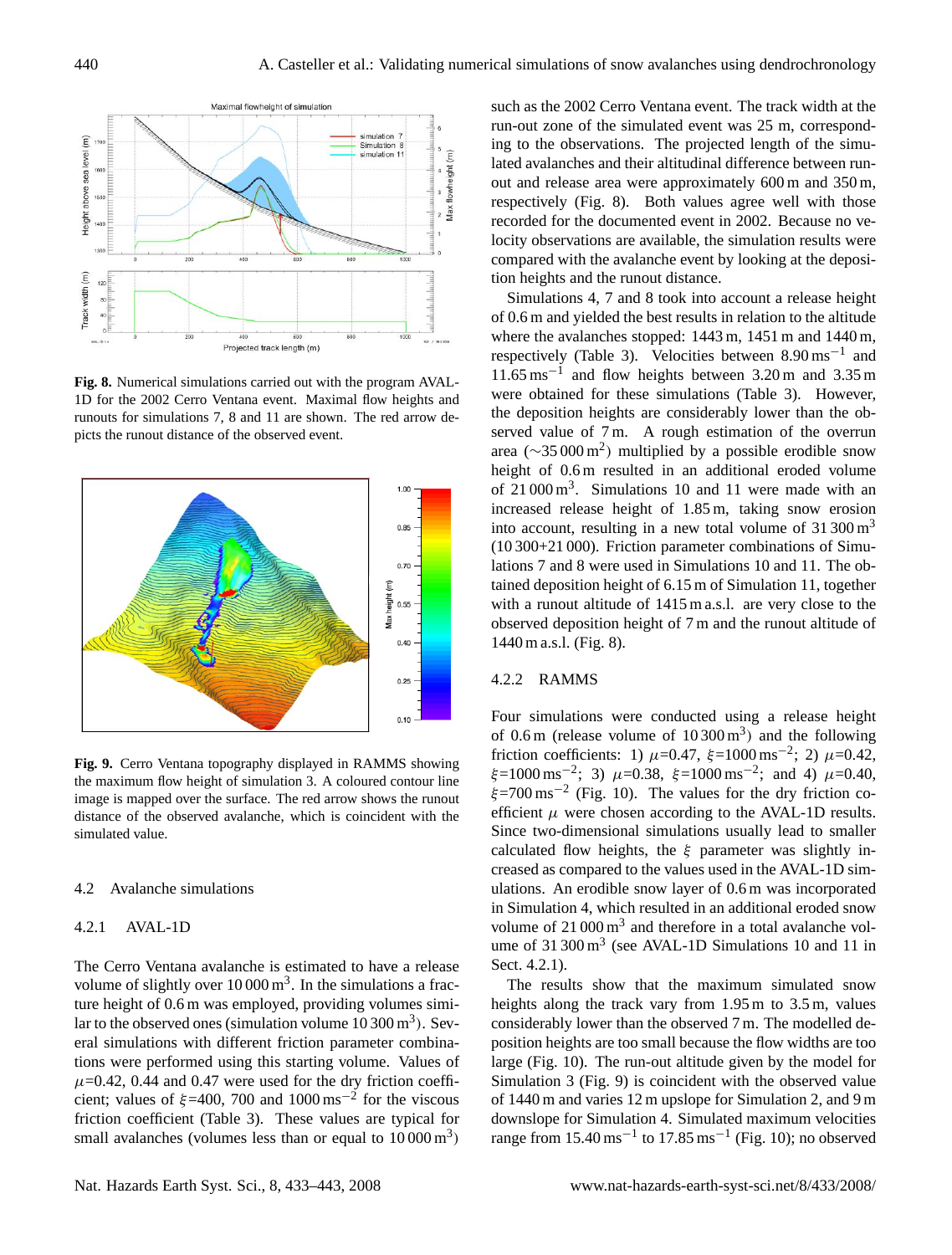

**Fig. 10.** Numerical simulations carried out with the program RAMMS for the 2002 Cerro Ventana event. Maximal flowheights for simulations 1 to 4 are shown. A colored contour line image is mapped over the surface. The outline of the observed avalanche event is depicted as a semi-transparent polygon.

data on this parameter are available for comparison with the model results. Even with a model that includes snow entrainment, it is not possible to correctly simulate the deposition heights of over 7 m with a 30 m DEM.

# **5 Discussion**

The information collected in relation to the 2002 Cerro Ventana avalanche allowed us to numerically simulate this event. Input parameters for running model simulations, such as precise location and size of the release area, in addition to its snow height, have rarely been recorded for snow avalanches in the Southern Andes (Leiva et al., 2007). However, this information was available for the Cerro Ventana event and allowed us to simulate the spatial extent of the avalanche as well as to determine maximal flow heights and velocities along the avalanche track. To validate the results of the numerical models, the maximum extent of the event was inferred from dendrochronological methods and the maximal flow height at the run-out zone of the avalanche was determined in-situ. Friction coefficients  $\mu$  and  $\xi$  used by the models AVAL-1D and RAMMS were adjusted by choosing the combination that best fit to the observations. According to the simulations conducted with RAMMS, snow erosion was a significant process in the 2002 event (Sovilla et al., 2006).

In the European Alps, one-dimensional numerical avalanche dynamics models employ well-calibrated friction parameters (Bartelt et al., 1999). Extreme avalanches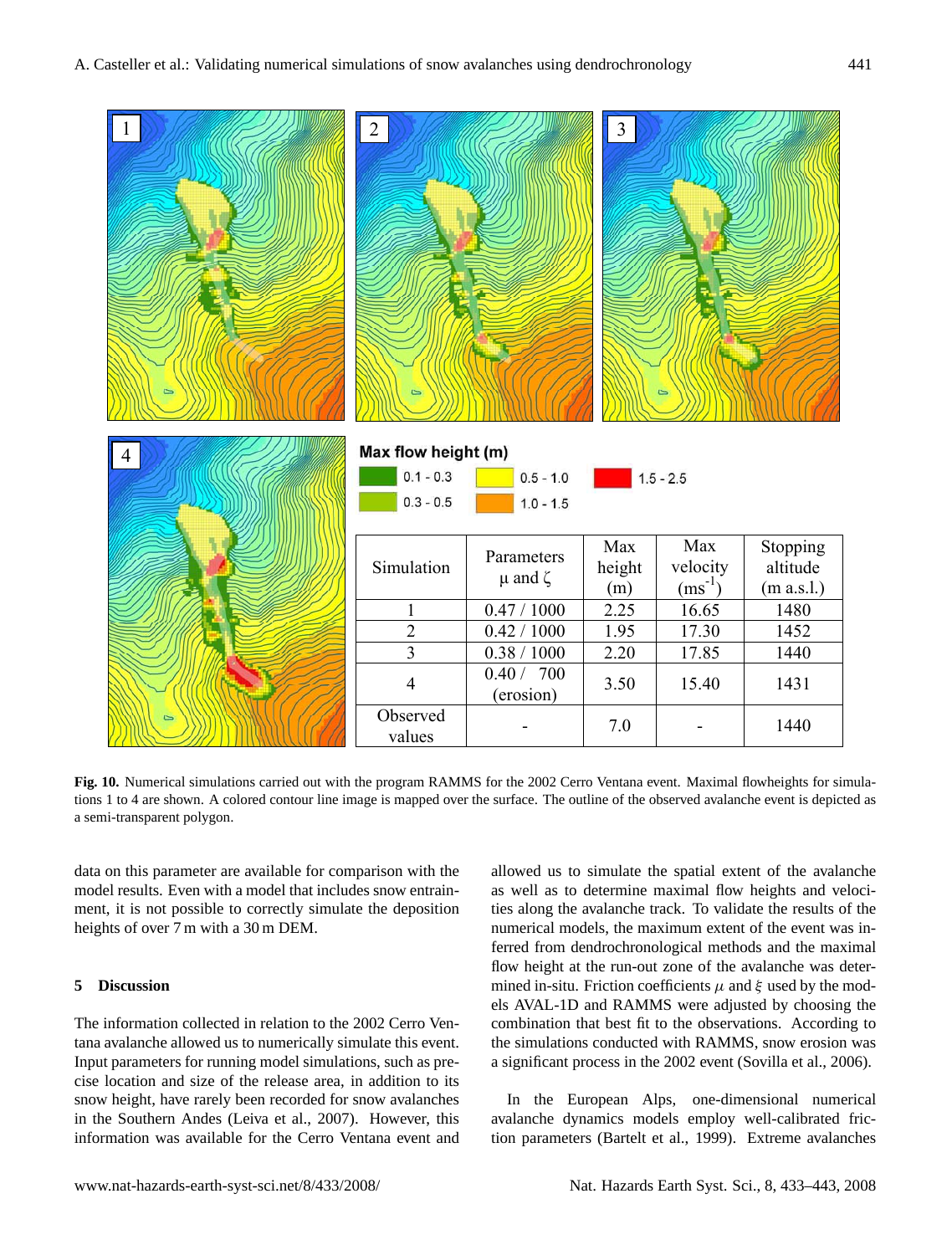use values of  $\mu$ =0.16 and  $\xi$ =3000 ms<sup>-2</sup>, whereas small, wet snow avalanches apply higher friction coefficients up to  $\mu$ =0.43 and  $\xi$ =400 ms<sup>-2</sup>. However, the parameters  $\mu$ and  $\xi$  also depend on track characteristics such as elevation, roughness and channel geometry, as well as on the avalanche return period and release volume. We applied wet snow friction parameters (AVAL-1D:  $0.42 < \mu < 0.47$ and  $400 < \xi < 1000 \,\text{ms}^{-2}$ ; RAMMS:  $0.38 < \mu < 0.47$  and 700  $< \xi$  < 1000 ms<sup>-2</sup>) for the Cerro Ventana event. In comparison to the friction values applied in the European Alps, the chosen range was therefore in good agreement. Slightly larger  $\mu$  values were required to model the observed runout distance with AVAL-1D.

The principal limitation for implementing the numerical models was the low resolution of the topographical model (ASTER DEM) available for the region. The low resolution overlooks the topographic features that funneled the avalanche along the narrow path, resulting in a lower simulated snow deposition height at the run-out zone (approximately 3 m) than what was actually recorded (over 7 m). Previous numerical simulations of snow avalanches in the Andes (Furdada et al., 2002) have reported similar problems in relation to DEM resolutions. One possibility to overcome this limitation is to employ topographical models from aerial photographs or high-resolution satellite images, which resolve surface details less than 10 m in size. The lack of a high resolution DEM hampered the assessment of the lateral spreading of the avalanche in the runout zone.

Our results support the analysis of tree rings from *N. pumilio* to precisely date and spatially determine the extent of past snow avalanches in the Patagonian Andes (Mundo et al., 2007). Selected living trees with visible damage provided the most complete record of past avalanche occurrences as well as the extent of the events along the track. Alternatively, sampling young, relatively-flexible trees in plots perpendicular to the track provided avalanche evidence for most of the trees, but mainly for recent events. Trees sampled below the 2002 run-out area preserve more evidence of older avalanche events as compared to trees located above this area, which results from a loss of tree-ring evidence due to the 2002 and previous avalanche events. This lack of information about earlier events has been pointed out in other dendrogeomorphological studies dealing with snow avalanche reconstructions (Dube et al., 2004; Carrara, 1979). ´

In addition to the 2002 event, we have preliminary evidence for avalanche activity at Cerro Ventana in the years 1943, 1949, 1977, 1978, 1985, 1991 and 2000 from dendrochronological evidences. However, due to the limited number of tree-ring indicators in these years, this information should be regarded cautiously. Only in the year 2000 there is abundant tree-ring evidence to confirm the occurrence of an avalanche. Information released by a nearby ski resort at Cerro Catedral reported a large slab avalanche in July 2000 [\(http://cabbat1.cnea.gov.ar/forense/publicaciones/](http://cabbat1.cnea.gov.ar/forense/publicaciones/semin_2001/avalancha.pdf) semin [2001/avalancha.pdf\)](http://cabbat1.cnea.gov.ar/forense/publicaciones/semin_2001/avalancha.pdf). Due to the proximity between Cerro Ventana and Cerro Catedral (9.3 km) we consider the occurrence of an avalanche in year 2000 at our study site to be highly possible. Indeed, high snowpack instability was also reported at Cerro Catedral at the time of the 2002 Cerro Ventana avalanche.

Regional-scale hazard mapping is needed to reduce the avalanche-related risk in populated areas of the Andes (Furdada et al., 2000). Tree rings and model simulations provide a good combination for reconstructing past avalanche events in forested regions of the Patagonian Andes. In avalancheprone areas lacking historical records, dendrochronological methods provide a useful technique to validate and ground truth the numerical models. Although the combined application of both approaches will provide the most consistent reconstructions, studies in Andean regions devoid of trees will rely largely on numerical models (Gruber and Bartelt, 2007). Ultimately, advances in snow avalanche modeling and in tree-ring applications will provide reliable avalanche hazard maps for the southern Andes.

*Acknowledgements.* This research could not have been conducted without the support of several people. We are especially grateful to mountain guide Damian Yabrés, Jorge Bagur, Comandante Darío Altamirano and Professor Maximiliano Schneider, for providing valuable information on the avalanche event at Cerro Ventana. Likewise, we thank the *Ente Regulador de Cerro Catedral* for the snow profiles and climatic data made available to us. Erin Gleeson is kindly acknowledged for the proof-reading of the paper. We would like to show gratitude to the reviewers for providing very useful comments, which helped us considerably in improving the paper. This research was supported by the Swiss Federal Institute for Snow and Avalanche Research, the Argentinean Agency for the Promotion of Science and Technology (PICTR02-186), and the Projects CRN03 and CRN2047 from the Inter-American Institute for Global Change Research (IAI). The latter project is funded by grant CRN II # 2060, which is supported by the US National Science Foundation (Grant GEO-0452325).

Edited by: M. Bollschweiler Reviewed by: two anonymous referees

#### **References**

- Bartelt, P., Salm, B., and Gruber, U.: Calculating densesnow avalanche runout using a Voellmy-fluid model with active/passive longitudinal straining, J. Glaciol., 45(150), 242–254, 1999.
- Bartelt, P. and Stöckli, V.: The influence of tree and branch fracture, overturning and debris entrainment on snow avalanche flow, Ann. Glaciol., 32, 209–216, 2001.
- Bollschweiler, M., Stoffel, M., Ehmisch, M., and Monbaron, M.: Reconstructing spatio-temporal patterns of debris-flow activity using dendrogeomorphological methods, Geomorphology, 87, 337–351, 2007.
- Burrows, C. J. and Burrows, V. L.: Procedures for the study of snow avalanche chronology using growth layers of woody plants,